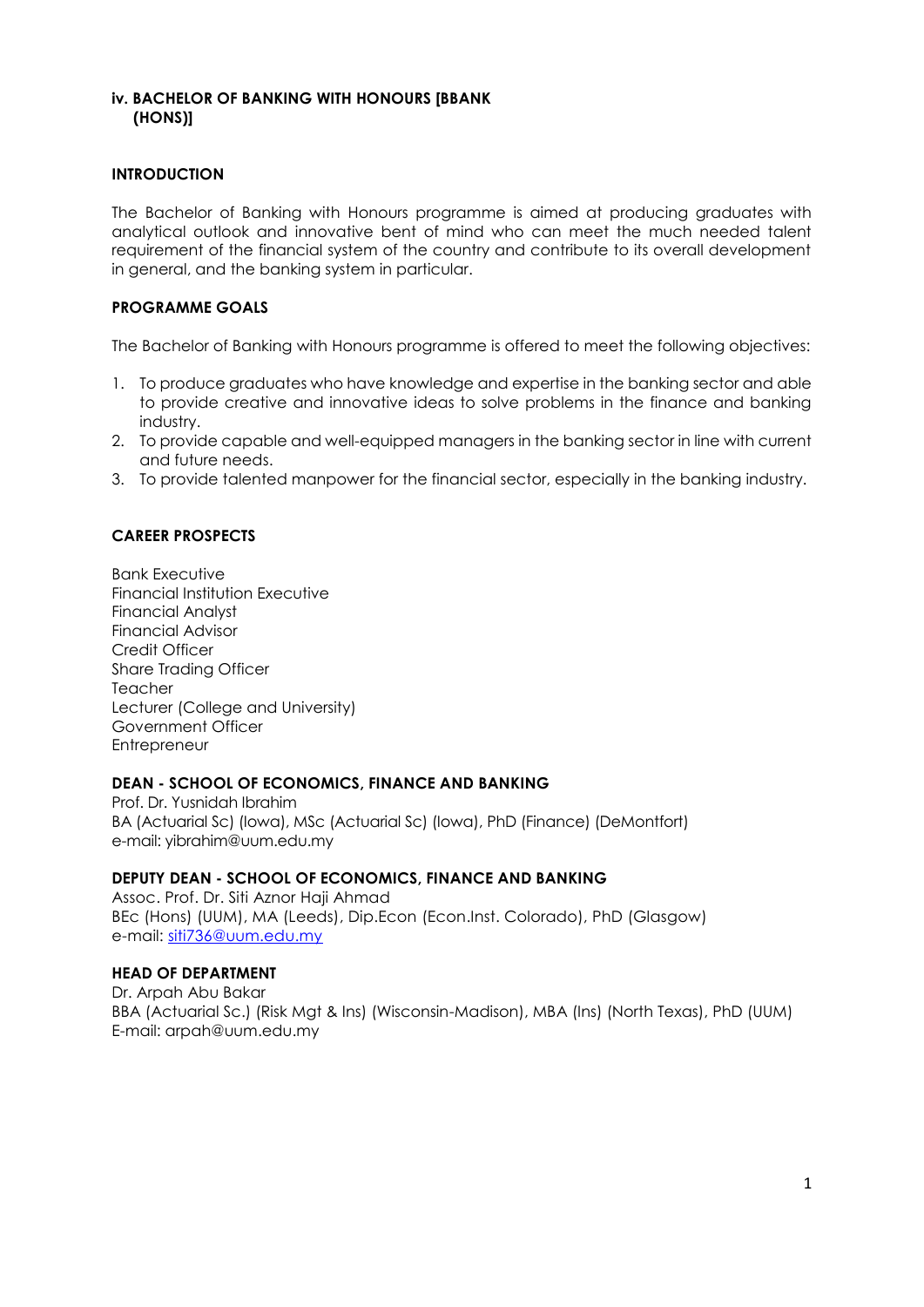#### **PROGRAMME COORDINATOR**

Dr. Azira Abdul Adzis BBA (Fin)(UUM), MSc. (Banking) (UUM), PhD (Massey Univ, NZ) E-mail: azira@uum.edu.my

#### **ASSOCIATE PROFESSOR**

Dr. Nora Azureen Abdul Rahman BBA (Hons), MSc (Finance)(UUM / BAe), PhD (Banking)(UUM) E-mail: azureen@uum.edu.my

#### **SENIOR LECTURERS**

Ghazali Abd. Rahman CFA (MIM), DBS (UiTM), BSc (Hons) (Bus. Admin.) (Univ. of Tennessee), MBA (Finance) (Ohio State Univ.) E-mail: [ghaz@uum.edu.my](mailto:ghaz@uum.edu.my)

Dr. Juhaida Abu Bakar DIIA (UiTM), BBA (Fin)(Hons), MSc. (Banking)(UUM), PhD (Lincoln Univ, NZ) E-mail: juhaida@uum.edu.my

Dr. Logasvathi a/p Murugiah Bsc. International and Offshore Banking (UMS), MSc. (Finance), PhD (Banking) (UUM) E-mail: [logasvathi@uum.edu.my](mailto:logasvathi@uum.edu.my)

Dr. Muhammad Muhaizam bin Haji Musa B.Mgmt (Banking)(Hons)(UUM), MSc. (Finance)(UUM), PhD (INCEIF) E-mail: [muhaizam@uum.edu.my](https://uummail.uum.edu.my/OWA/redir.aspx?C=316134b06fae444581b2bc670d646f2b&URL=mailto%3amuhaizam%40uum.edu.my)

Shahril Shafie BSc (Real Estate Mgt)(UTM), MSc. (Banking)(UUM) E-mail: [sshahril@uum.edu.my](mailto:sshahril@uum.edu.my)

Dr. Shamsul Bahrain Mohd Arshad BSc (Fin)(Southern IIIinois), MBA (Bridgeport), PhD (UUM) E-mail: sham961@uum.edu.my

#### **LECTURERS**

Khairul Anuar Adnan DBS (UiTM), BBA (Banking)(Hons), MBA (UUM) E-mail: khairul71@uum.edu.my

Khairul Anuar Desa DKB (PUO), BBA (Fin)(Hons), MSc. (Banking)(UUM) E-mail: k.anuar@uum.edu.my

Siew Goh Yeok BSc.Ed (UM), MSc. (Mgmt) (UUM) E-mail: [siew@uum.edu.my](mailto:siew@uum.edu.my)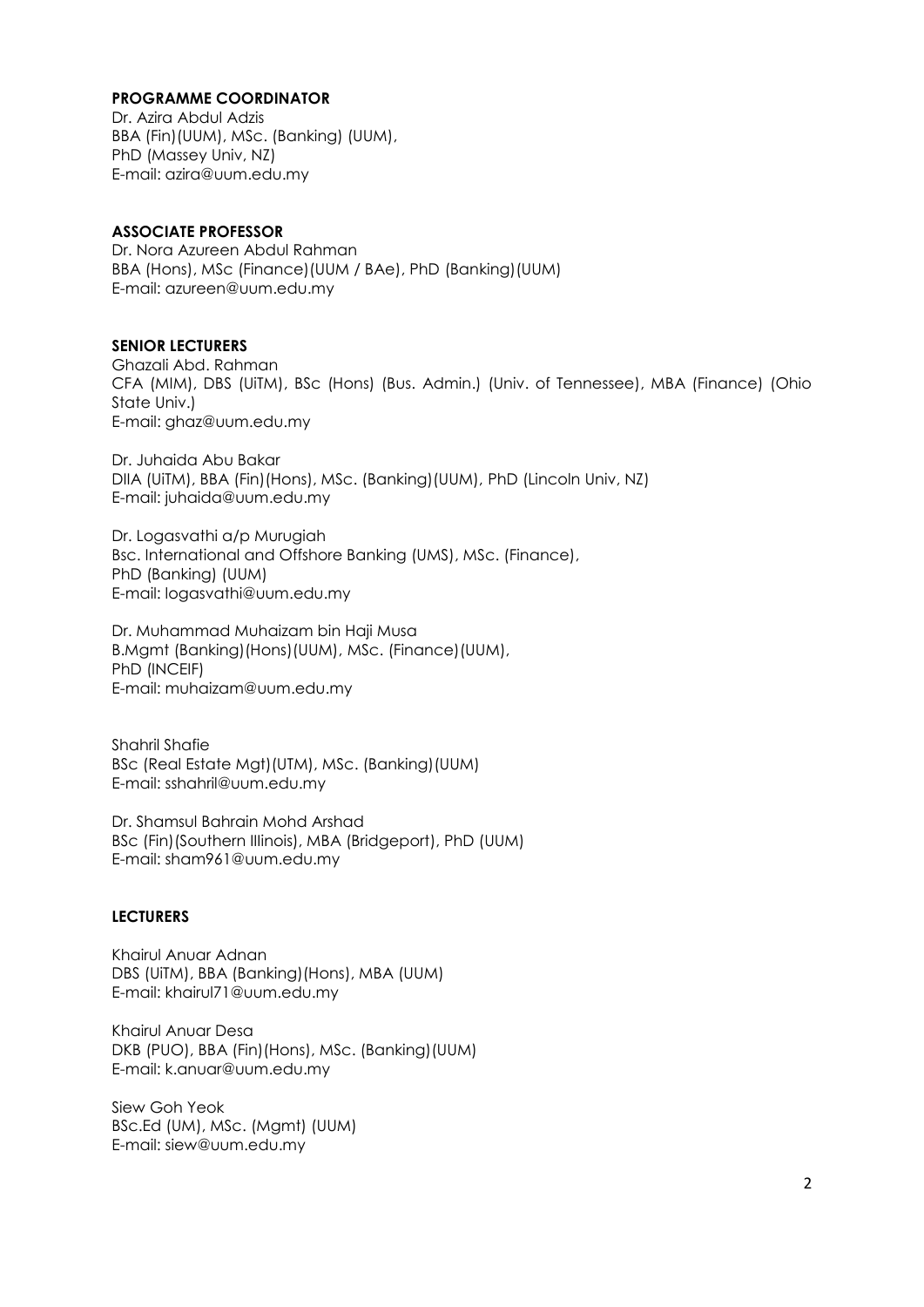Zunarni Kosim DBS (UiTM), BBA (Hons),MSc. (Mgmt) (UUM) E-mail: zunarni@uum.edu.my

#### **TUTOR**

Edie Erman Che Johari\* BBA (Islamic Banking) (UiTM), MBA (Islamic Banking and Finance) (Bangor University) E-mail: edie@uum.edu.my

Mohamad Azlan Mohamad Nasrun\* BBANK (Hons), MSc. Banking (UUM) E-mail: mnazlan@uum.edu.my

Wan Azlina Wan Hassan BBA (Hons), MSc. Banking (UUM) E-mail: wanazlina@uum.edu.my

*\*Study leave*

#### **PROGRAMME STRUCTURE FOR BACHELOR OF BANKING WITH HONOURS [BBANK (HONS)]**

The programme consists of the following **FIVE (5)** components:

| <b>COMPONENT</b>          | <b>CREDIT</b><br><b>HOURS</b> |
|---------------------------|-------------------------------|
| A. UNIVERSITY CORE        | 25                            |
| <b>B. PROGRAMME CORE</b>  | 74                            |
| C. MINOR                  | 18                            |
| D. PROGRAMME ELECTIVE     |                               |
| <b>E. FREE ELECTIVE</b>   | З                             |
| <b>TOTAL CREDIT HOURS</b> | 129                           |

*(Updated: 23 August 2017)*

To be awarded a Bachelor of Banking with Honours, a student is required to take and pass a minimum of 129 credit hours which include courses in the programme structure as shown below:

## **A. UNIVERSITY CORE (25 CREDIT HOURS)**

| Code             | Course                                  | Credit<br><b>Hours</b> | Prerequisite            |
|------------------|-----------------------------------------|------------------------|-------------------------|
| <b>SADN 1013</b> | Islamic and Asian Civilization          | 3                      | <b>NONE</b>             |
| <b>SADN 1033</b> | Malaysian Nationhoods<br><b>Studies</b> | 3                      | <b>NONE</b>             |
| <b>SADN 1043</b> | <b>Ethnic Relations</b>                 | 3                      | <b>NONE</b>             |
| SBLE XXXX        | <b>English Courses</b>                  | Q                      | <b>Refer MUET Table</b> |
| <b>SADE 1013</b> | Introduction to<br>Entrepreneurship     | 3                      | <b>NONF</b>             |
| VXXX XXXX        | Co-curriculum                           |                        | <b>NONE</b>             |

Choose **ONE (1)** Co-curriculum course. Students are subjected to conditions determined by the respective courses.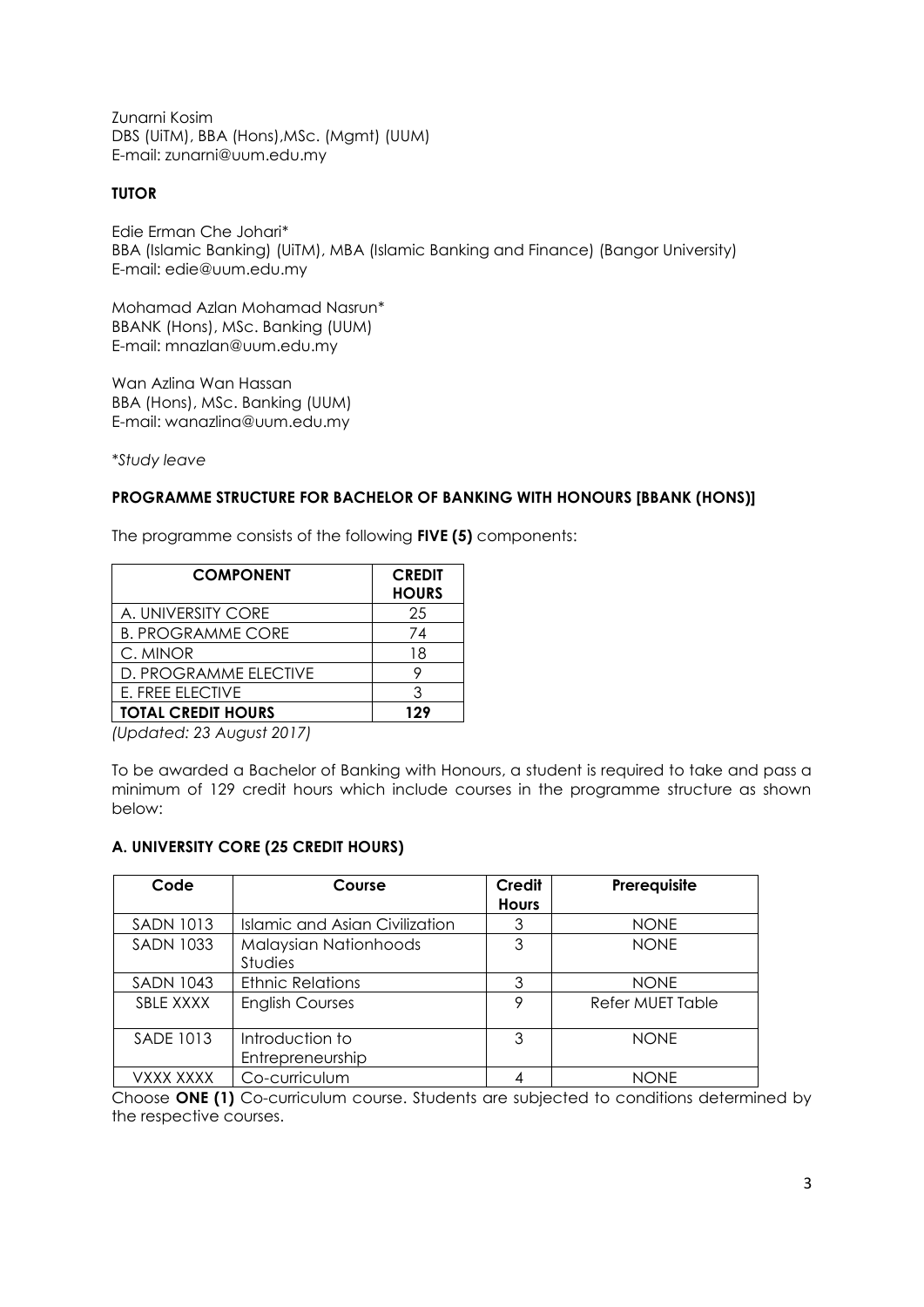## **B. PROGRAMME CORE (74 CREDIT HOURS)**

| Code             | Course                                       | <b>Credit</b><br><b>Hours</b> | Prerequisite                                                                                                                                                      |
|------------------|----------------------------------------------|-------------------------------|-------------------------------------------------------------------------------------------------------------------------------------------------------------------|
| SQQS 1013        | <b>Elementary Statistics</b>                 | 3                             | <b>NONE</b>                                                                                                                                                       |
| <b>BEEB 1013</b> | Principles of Economics                      | $\overline{3}$                | <b>NONE</b>                                                                                                                                                       |
| <b>BKAF 1023</b> | Introduction to Financial<br>Accounting      | 3                             | <b>NONE</b>                                                                                                                                                       |
| <b>BWFF 2033</b> | Financial Management                         | 3                             | BKAF1023 Introduction to<br>Financial Accounting OR<br><b>BKAL1013 Business</b><br>Accounting<br><b>OR</b><br>BKAR1013 Financial<br>Accounting and<br>Reporting 1 |
| <b>BWFF 2043</b> | <b>Advanced Financial</b><br>Management      | 3                             | <b>BWFF2033 Financial</b><br>Management                                                                                                                           |
| <b>BWFN 3013</b> | <b>Investment Analysis</b>                   | 3                             | <b>BWFF2043 Advanced</b><br><b>Financial Management</b>                                                                                                           |
| <b>BWFF 3033</b> | <b>Financial Markets and</b><br>Institutions | 3                             | <b>BWFF2033 Financial</b><br>Management                                                                                                                           |
| <b>BWFF 3113</b> | <b>Ethics and Governance</b>                 | $\overline{\omega}$           | <b>NONE</b>                                                                                                                                                       |
| <b>BWFF 3073</b> | <b>Personal Finance</b>                      | 3                             | <b>BWFF2043 Advanced</b><br>Financial Management                                                                                                                  |
| <b>BWBB 1013</b> | Foundations of Banking                       | 3                             | <b>NONE</b>                                                                                                                                                       |
| <b>BWBB 2013</b> | <b>Bank Management</b>                       | 3                             | <b>NONE</b>                                                                                                                                                       |
| <b>BWBB 3013</b> | <b>Commercial Bank Operations</b>            | 3                             | BWBB2013 Bank<br>Management                                                                                                                                       |
| <b>BWBB 3023</b> | Lending Management                           | 3                             | BWBB2013 Bank<br>Management                                                                                                                                       |
| <b>BWBS 3043</b> | Islamic Banking Management                   | $\mathfrak{S}$                | <b>NONE</b>                                                                                                                                                       |
| <b>BWBB 3053</b> | Marketing of Financial Services              | $\overline{3}$                | <b>NONE</b>                                                                                                                                                       |
| <b>BWBB 3063</b> | International Trade and<br>Finance           | 3                             | BWBB2013 Bank<br>Management                                                                                                                                       |
| <b>BWBB 3193</b> | Seminar in Banking                           | 3                             | Final year<br><b>AND</b><br>have completed at least<br>100 credit hours                                                                                           |
| <b>BPMN 1013</b> | Introduction to Management                   | $\mathfrak 3$                 | <b>NONE</b>                                                                                                                                                       |
| <b>BPMN 3023</b> | Strategic Management                         | 3                             | Have completed 100<br>credit hours                                                                                                                                |
| <b>BPMN 3143</b> | Research Methodology                         | $\ensuremath{\mathsf{3}}$     | SQQS1013 Elementary<br><b>Statistics AND</b><br>have completed at least<br>70 credit hours                                                                        |
| <b>GLUL 2023</b> | <b>Business Law</b>                          | 3                             | <b>NONE</b>                                                                                                                                                       |
| <b>GLUL 3093</b> | <b>Banking Law</b>                           | 3                             | <b>NONE</b>                                                                                                                                                       |
| <b>BWBX 4908</b> | Practicum                                    | 8                             | Have taken and passed<br>all courses under the<br>programme structure                                                                                             |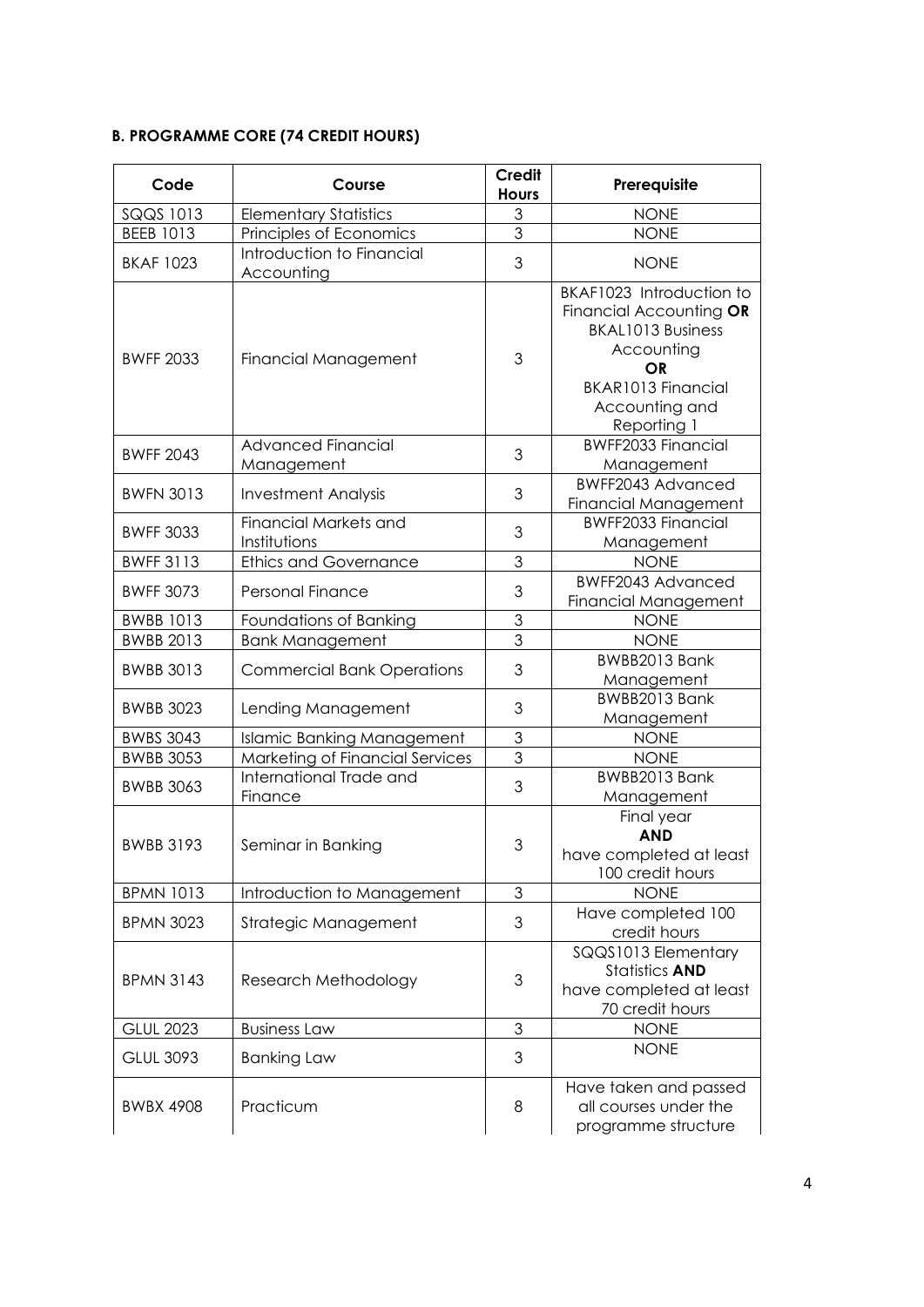## **C. MINOR (18 CREDIT HOURS)**

Students **MUST** choose **ONE (1)** Minor from the following SEVEN (7) fields of minor:

1) **HUMAN RESOURCE MANAGEMENT** offered by School of Business Management (SBM)

| Code             | Course                                                          | Credit<br><b>Hours</b> | Prerequisite                                        |
|------------------|-----------------------------------------------------------------|------------------------|-----------------------------------------------------|
| <b>BSMH 2013</b> | Human Resource                                                  | 3                      | BPMN1013 Introduction to                            |
| <b>BSMH 3023</b> | Management<br>Staffing                                          | 3                      | Management<br>BSMH2013 Human<br>Resource Management |
| <b>BSMH 3033</b> | <b>Training and Development</b>                                 | 3                      | BSMH2013 Human<br>Resource Management               |
| <b>BSMH 3043</b> | <b>Remuneration and Rewards</b>                                 | 3                      | BSMH2013 Human<br>Resource Management               |
| <b>BSMH 3053</b> | Performance Appraisal                                           | 3                      | BSMH2013 Human<br>Resource Management               |
| <b>BSMH 3063</b> | Change Management                                               | 3                      | BSMH2013 Human<br>Resource Management               |
| <b>BSMH 3083</b> | Introduction to Occupational<br>Safety and Health<br>Management | 3                      | BSMH2013 Human<br>Resource Management               |
| <b>BSMH 3103</b> | <b>Industrial Relations</b>                                     | 3                      | BSMH2013 Human<br>Resource Management               |
| <b>BSMH 3113</b> | International Human Resource<br>Management                      | 3                      | BSMH2013 Human<br>Resource Management               |
| <b>BSMH 3153</b> | Career Management                                               | 3                      | BSMH2013 Human<br>Resource Management               |

- Students **MUST** choose **SIX (6)** courses from the following list:

## 2) **ENTREPRENEURSHIP** offered by School of Business Management (SBM)

| Code             | Course                                         | Credit<br><b>Hours</b> | Prerequisite                                 |
|------------------|------------------------------------------------|------------------------|----------------------------------------------|
| <b>BPMM 1013</b> | Introduction to Marketing                      | 3                      | <b>NONE</b>                                  |
| <b>BPMM 3023</b> | Sale Management                                | 3                      | BPMM1013 Introduction<br>to Marketing        |
| <b>BPME 2013</b> | Entrepreneurial Behaviour and<br><b>Skills</b> | 3                      | SADE1013 Introduction to<br>Entrepreneurship |
| <b>BPME 2023</b> | Creativity and Innovation                      | 3                      | <b>NONE</b>                                  |
| <b>BPME 2043</b> | <b>Business Plan</b>                           | 3                      | <b>BWFF2033 Financial</b><br>Management      |
| <b>BPME 3013</b> | <b>Business Growth Management</b>              | 3                      | SADE1013 Introduction to<br>Entrepreneurship |
| <b>BPME 3023</b> | <b>Franchise Business</b><br>Management        | 3                      | <b>NONE</b>                                  |
| <b>BPME 3033</b> | E-Commerce                                     | 3                      | <b>NONE</b>                                  |
| <b>BPME 3043</b> | <b>Family Business</b>                         | 3                      | SADE1013 Introduction to<br>Entrepreneurship |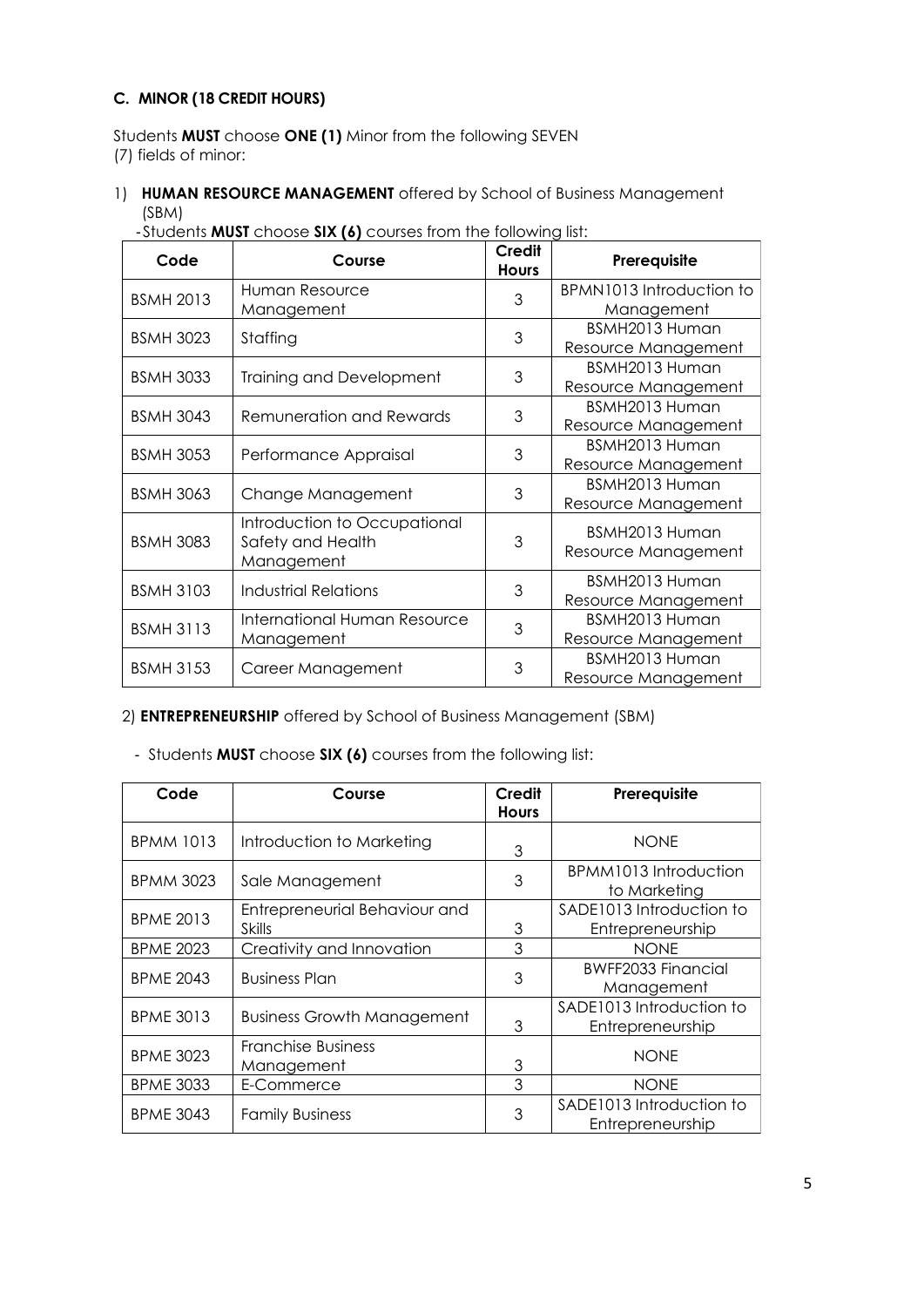| <b>BPME 3063</b> | Entrepreneur Networking | SADE1013 Introduction to |
|------------------|-------------------------|--------------------------|
|                  | Management              | Entrepreneurship         |

## 3) **ACCOUNTING** offered by School of Accountancy (SOA)

## - Students **MUST** choose **SIX (6)** courses from the following list:

| Code             | Course                                          | <b>Credit</b> | Prerequisite                                                                                                                                                          |
|------------------|-------------------------------------------------|---------------|-----------------------------------------------------------------------------------------------------------------------------------------------------------------------|
|                  |                                                 | <b>Hours</b>  |                                                                                                                                                                       |
| <b>BKAA 2013</b> | Audit and Assurance I                           | 3             | <b>BKAR1013 Financial</b><br>Accounting and<br>Reporting   OR BKAL1013<br><b>Business Accounting</b><br>ΟR<br>BKAF1023 Introduction to<br><b>Financial Accounting</b> |
| <b>BKAA 3023</b> | Audit and Assurance II                          | 3             | BKAA2013 Audit and<br>Assurance I                                                                                                                                     |
| <b>BKAR 1013</b> | Financial Accounting and<br>Reporting I         | 3             | <b>BKAL1013 Business</b><br>Accounting OR BKAF1023<br>Introduction to Financial<br>Accounting                                                                         |
| <b>BKAR 2023</b> | Financial Accounting and<br>Reporting II        | 3             | <b>BKAR1013 Financial</b><br>Accounting and<br>Reporting I                                                                                                            |
| <b>BKAM 2013</b> | Management Accounting I                         | 3             | <b>BKAR1013 Financial</b><br>Accounting and<br>Reporting   OR BKAL1013<br><b>Business Accounting OR</b><br>BKAF1023 Introduction to<br><b>Financial Accounting</b>    |
| <b>BKAM 3023</b> | Management Accounting II                        | 3             | BKAM2013 Management<br>Accounting I                                                                                                                                   |
| <b>BKAS 2013</b> | Accounting Information System                   | 3             | <b>BKAR1013 Financial</b><br>Accounting and<br>Reporting I                                                                                                            |
| <b>BKAS 2123</b> | <b>Accounting System Analysis</b><br>and Design | 3             | BKAS2013 Accounting<br>Information System                                                                                                                             |
| <b>BKAT 2013</b> | Principles of Taxation                          | 3             | <b>BKAR1013 Financial</b><br>Accounting and<br>Reporting   OR BKAL1013<br><b>Business Accounting OR</b><br>BKAF1023 Introduction to<br><b>Financial Accounting</b>    |
| <b>BKAT 3023</b> | <b>Advanced Taxation</b>                        | 3             | <b>BKAT2013 Principles of</b><br>Taxation                                                                                                                             |

## 4) **MATHEMATICS** offered by School of Quantitative Sciences (SQS)

| Code | Course | <b>Credit</b> | Prerequisite |
|------|--------|---------------|--------------|
|      |        | <b>Hours</b>  |              |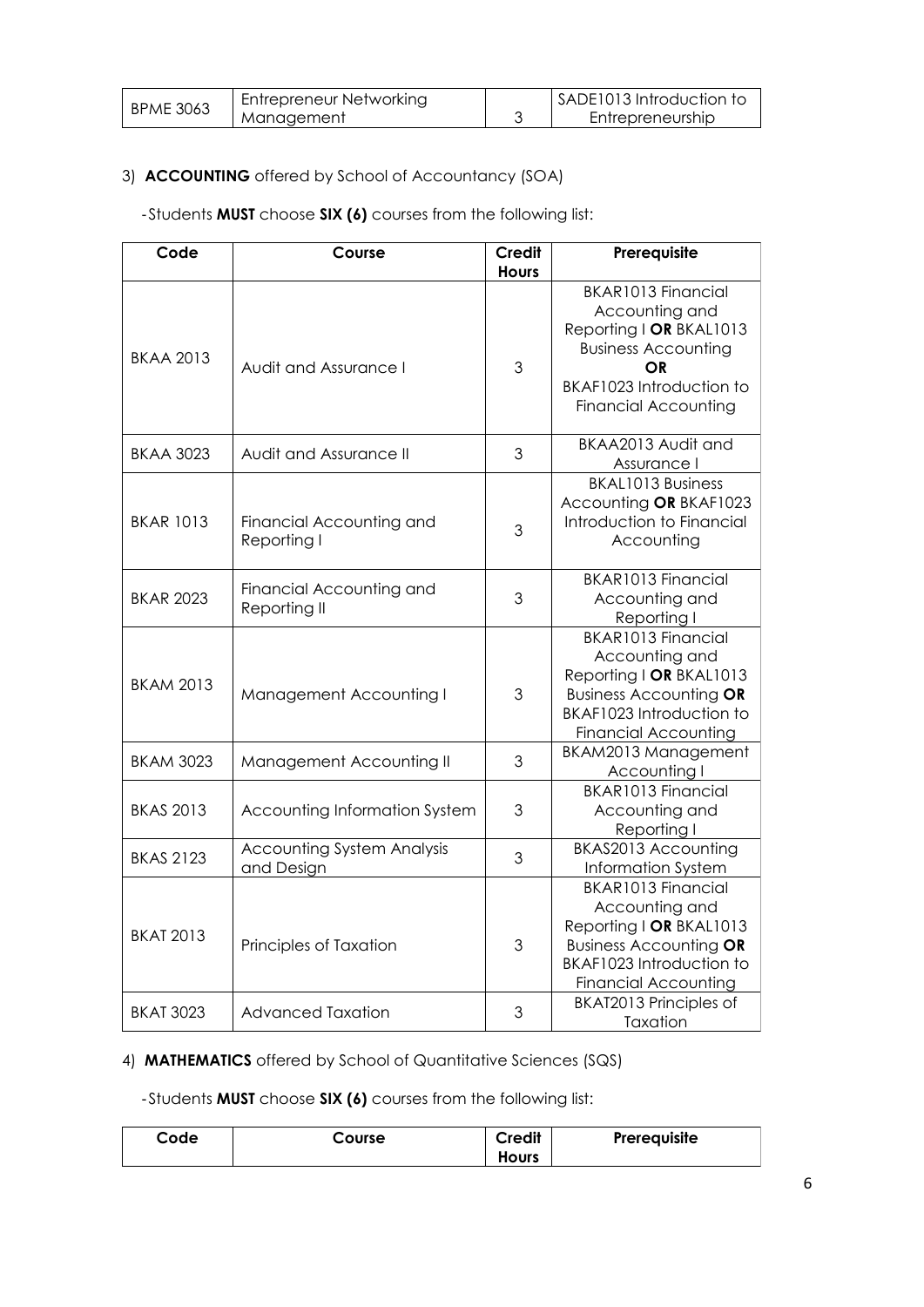| SQQS 1013        | <b>Elementary Statistics</b>          | 3 | <b>NONE</b>                                                            |
|------------------|---------------------------------------|---|------------------------------------------------------------------------|
| SQQS 2013        | <b>Applied Statistics</b>             | 3 | SQQS1013 Elementary<br>Statistics                                      |
| SQQM 1034        | Calculus I                            | 3 | <b>NONE</b>                                                            |
| <b>SQQM 1063</b> | Discrete Mathematics                  | 3 | <b>NONE</b>                                                            |
| SQQM 1073        | <b>Business Mathematics</b>           | 3 | SQQM1034 Calculus I                                                    |
| SQQM 2023        | Linear Algebra                        | 3 | SQQM1034 Calculus I<br>OR<br>SQQM1023 Managerial<br><b>Mathematics</b> |
| <b>SQQM 2034</b> | Calculus II                           | 3 | SQQM1034 Calculus I                                                    |
| SQQM 3043        | <b>Ordinary Differential Equation</b> | 3 | SQQM2034 Calculus II                                                   |
| SQQM 3034        | <b>Multivariate Calculus</b>          | 3 | SQQM2034 Calculus II                                                   |
| SQQP 3023        | <b>Decision Modelling</b>             | 3 | <b>NONE</b>                                                            |

# **5) ISLAMIC FINANCE AND BANKING** offered by Islamic Business School (IBS)

| Code             | Course                                                     | <b>Credit</b>  | Prerequisite                                                                                                                                     |
|------------------|------------------------------------------------------------|----------------|--------------------------------------------------------------------------------------------------------------------------------------------------|
|                  |                                                            | <b>Hours</b>   |                                                                                                                                                  |
| <b>BWBS 2083</b> | Managing Islamic Banks                                     | 3              | <b>BWFF2033 Financial</b><br>Management AND<br>BWSS2013 Philosophy of<br><b>Business in Islamic</b><br>Finance and Banking                       |
| <b>BWFS 2073</b> | Usul figh for Finance and<br><b>Banking</b>                | 3              | BWSS2013 Philosophy of<br><b>Business in Islamic</b><br>Finance and Banking<br>OR BWSS2093 Contracts<br>in Islamic Finance and<br><b>Banking</b> |
| <b>BWFS 2083</b> | Islamic Financial Markets,<br>Instruments and Institutions | 3              | <b>BWFF2043 Advanced</b><br><b>Financial Management</b><br>AND BWSS2013<br>Philosophy of Business in<br>Islamic Finance and<br><b>Banking</b>    |
| <b>BWFS 3053</b> | Qawaid figh for Finance and<br><b>Banking</b>              | 3              | BWFS2073 Usul figh for<br>Finance and Banking                                                                                                    |
| <b>BWFS 3093</b> | Seminar in Islamic Finance and<br><b>Banking</b>           | $\mathfrak{S}$ | Passed 100 credit hours                                                                                                                          |
| <b>BWSE 1013</b> | Foundations of Islamic<br>Economics                        | 3              | <b>NONE</b>                                                                                                                                      |
| <b>BWSS 2013</b> | Philosophy of Business in Islamic<br>Finance and Banking   | 3              | <b>NONE</b>                                                                                                                                      |
| <b>BWSS 2093</b> | Contracts in Islamic Finance<br>and Banking                | 3              | <b>NONE</b>                                                                                                                                      |
| <b>BWBS 3043</b> | <b>Islamic Banking Management</b>                          | 3              | <b>NONE</b>                                                                                                                                      |
| <b>BWFS 3013</b> | Islamic Investment                                         | 3              | BWFF2043 Advanced<br><b>Financial Management</b><br>AND BWSS2013<br>Philosophy of Business in                                                    |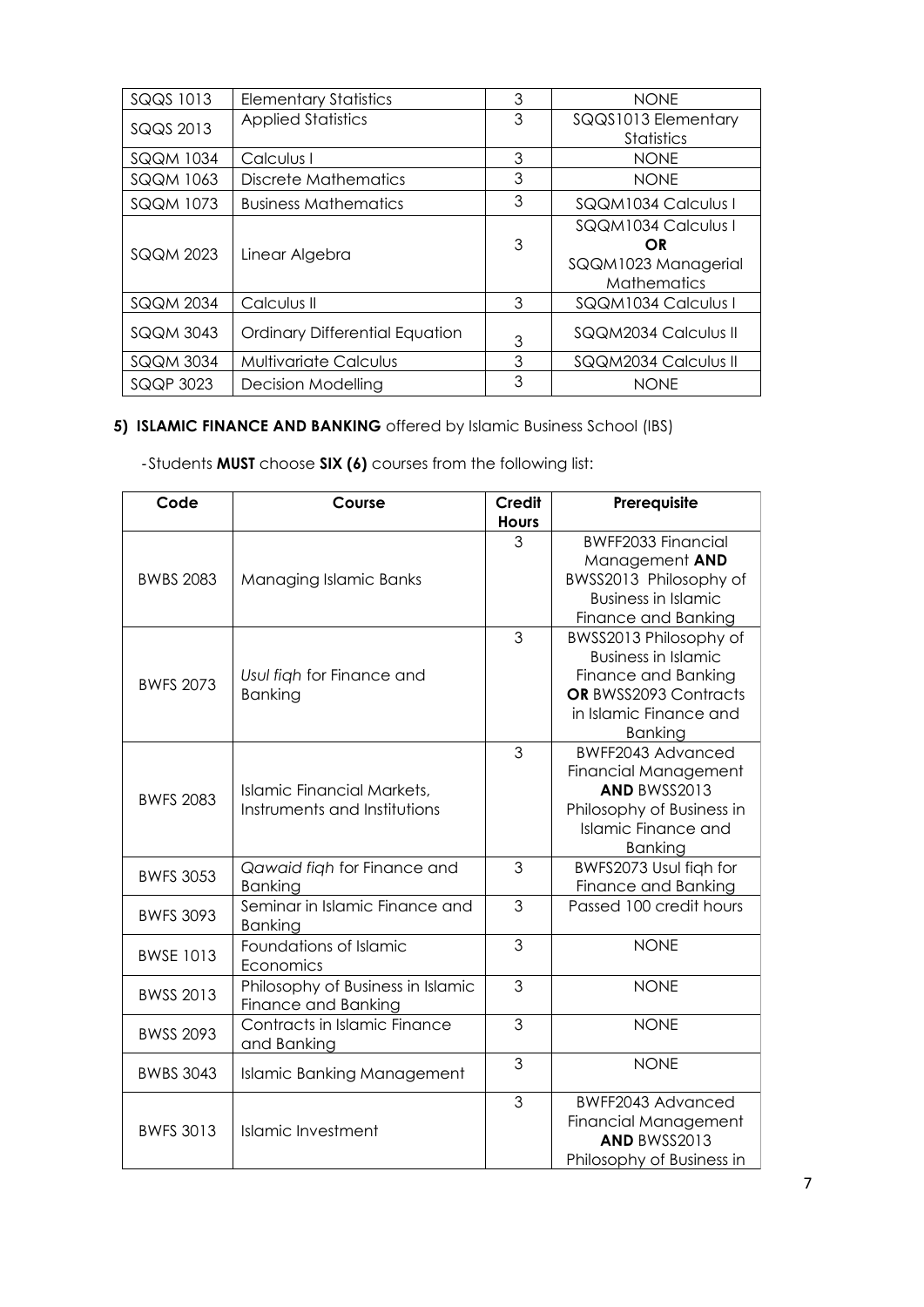|  | <b>Islamic Finance and</b> |
|--|----------------------------|
|  | Bankina                    |

## **6) RISK MANAGEMENT** offered by School of Economics, Finance and Banking (SEFB)

| Code             | Course                                  | <b>Credit</b><br><b>Hours</b> | Prerequisite                                                                                     |
|------------------|-----------------------------------------|-------------------------------|--------------------------------------------------------------------------------------------------|
| <b>BWRR 1013</b> | <b>Risk and Insurance</b>               | 3                             | <b>NONE</b>                                                                                      |
| <b>BWRR 3033</b> | <b>Risk Management</b>                  | 3                             | <b>BWFF2033 Financial</b><br>Management                                                          |
| <b>BWRS 2013</b> | Takaful                                 | 3                             | <b>NONF</b>                                                                                      |
| <b>BWRR 3043</b> | <b>Employee Benefits</b><br>Management  | 3                             | BWRR1013 Risk and<br>Insurance<br><b>AND BWFF2033</b><br>Financial Management                    |
| <b>BWRR 3063</b> | <b>Financial Risk Management</b>        | 3                             | BWFF2043 Advanced<br>Financial Management                                                        |
| <b>BWRR 3073</b> | Credit Risk Management                  | 3                             | BWFF2033<br><b>Financial Management</b>                                                          |
| <b>BWFF 3113</b> | <b>Ethics and Governance</b>            | 3                             | <b>NONE</b>                                                                                      |
| <b>BWRR 3133</b> | Risk Analysis & Decision Making         | 3                             | BWRR1013 Risk and<br>Insurance<br><b>AND BWFF2043</b><br><b>Advanced Financial</b><br>Management |
| <b>BWRR 3143</b> | Property & Liability Risk<br>Management | 3                             | BWRR1013 Risk and<br>Insurance                                                                   |
| <b>BWRR 3153</b> | <b>Risk Financing</b>                   | 3                             | BWRR1013 Risk and<br>Insurance<br><b>AND BWFF2043</b><br><b>Advanced Financial</b><br>Management |

- Students **MUST** choose **SIX (6)** courses from the following list:

**7) INFORMATION MANAGEMENT** offered by School of Computing (SOC)

| Code     | Course                                     | Credit<br><b>Hours</b> | Prerequisite                                               |
|----------|--------------------------------------------|------------------------|------------------------------------------------------------|
| STIA1113 | Programming 1                              | 3                      | <b>NONE</b>                                                |
| STIA1123 | Programming 2                              | 3                      | STIA1113<br>Programming 1                                  |
| STIA2024 | Data Structures & Algorithm<br>Analysis    | 3                      | STIA1113 Programming 1<br>OR<br>STIA1123<br>Programming 2  |
| STID3014 | Database System &<br>Information Retrieval | 3                      | STIA2024<br>Data Structures &<br><b>Algorithm Analysis</b> |
| STID3024 | Systems Analysis and Design                | 3                      | STIA1113 Programming 1<br>OR                               |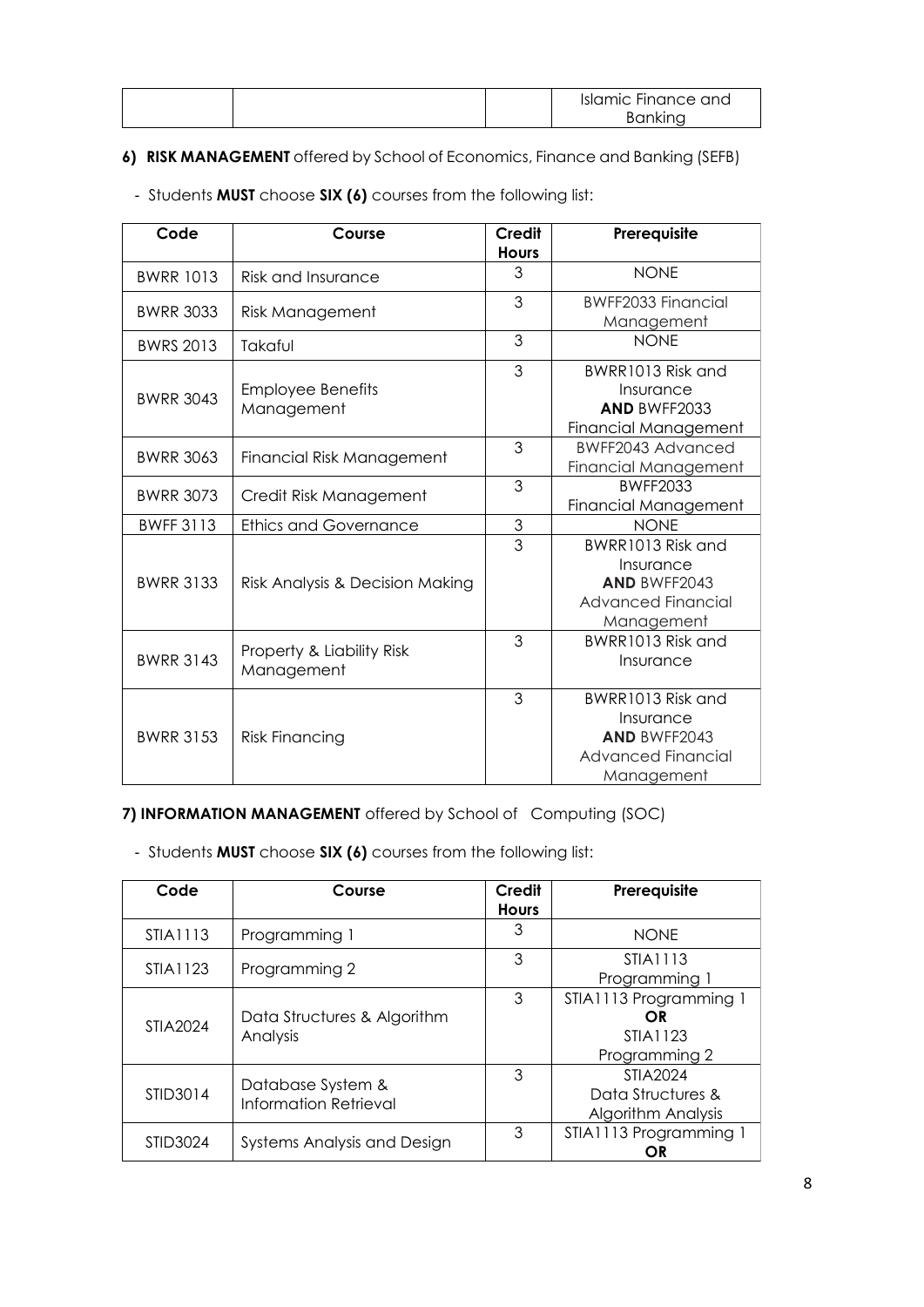|          |                                              |   | STIA1123                     |  |
|----------|----------------------------------------------|---|------------------------------|--|
|          |                                              |   | Programming 2                |  |
|          | Information Technology Project<br>Management | 3 | STID3024                     |  |
| STID3074 |                                              |   | Systems Analysis and         |  |
|          |                                              |   | Design                       |  |
| STID3124 |                                              | 3 | STID3014                     |  |
|          | Database Administration                      |   | Database System &            |  |
|          |                                              |   | <b>Information Retrieval</b> |  |
|          |                                              | 3 | STID3024                     |  |
| STID3144 | Knowledge Management                         |   | Systems Analysis and         |  |
|          |                                              |   | Design                       |  |
| STID3154 | IT Entrepreneurship                          | 3 | <b>NONE</b>                  |  |
| STIW2024 |                                              | 3 | STIA2024                     |  |
|          | Software Engineering                         |   | Data Structures &            |  |
|          |                                              |   | <b>Algorithm Analysis</b>    |  |

# **D. PROGRAMME ELECTIVE (9 CREDIT HOURS)**

Choose any **THREE (3)** courses from the following list:

| Code        | Course                           | Credit<br><b>Hours</b> | Prerequisite                |
|-------------|----------------------------------|------------------------|-----------------------------|
| <b>BWBB</b> | International Banking            | 3                      | BWBB2013 Bank               |
| 3033        |                                  |                        | Management                  |
| <b>BWBB</b> | <b>Banking Securities</b>        | 3                      | BWBB2013 Bank               |
| 3043        |                                  |                        | Management                  |
| <b>BWBB</b> | <b>Treasury Management</b>       | 3                      | BWBB2013 Bank               |
| 3073        |                                  |                        | Management                  |
| <b>BWBB</b> | Corporate Banking                | 3                      | BWBB2013 Bank               |
| 3083        |                                  |                        | Management                  |
| <b>BWBB</b> | Offshore Banking                 | 3                      | BWBB2013 Bank               |
| 3093        |                                  |                        | Management                  |
| <b>BWBZ</b> | Project Paper                    | 3                      | <b>BPMN 3143 Research</b>   |
| 3993        |                                  |                        | Methodology                 |
|             |                                  |                        | <b>AND</b>                  |
|             |                                  |                        | have completed at least     |
|             |                                  |                        | 100 credit hours            |
| <b>BWRR</b> | <b>Financial Risk Management</b> | 3                      | BWFF2043 Advanced           |
| 3063        |                                  |                        | <b>Financial Management</b> |
| <b>BWFE</b> | Real Estate Management           | 3                      | BWFF2043 Advanced           |
| 3013        |                                  |                        | <b>Financial Management</b> |
| <b>BWFN</b> | Portfolio Management             | 3                      | BWFF2043 Advanced           |
| 3033        |                                  |                        | <b>Financial Management</b> |
| <b>BWFF</b> | Corporate Finance                | 3                      | <b>BWFF2043 Advanced</b>    |
| 3013        |                                  |                        | Financial Management        |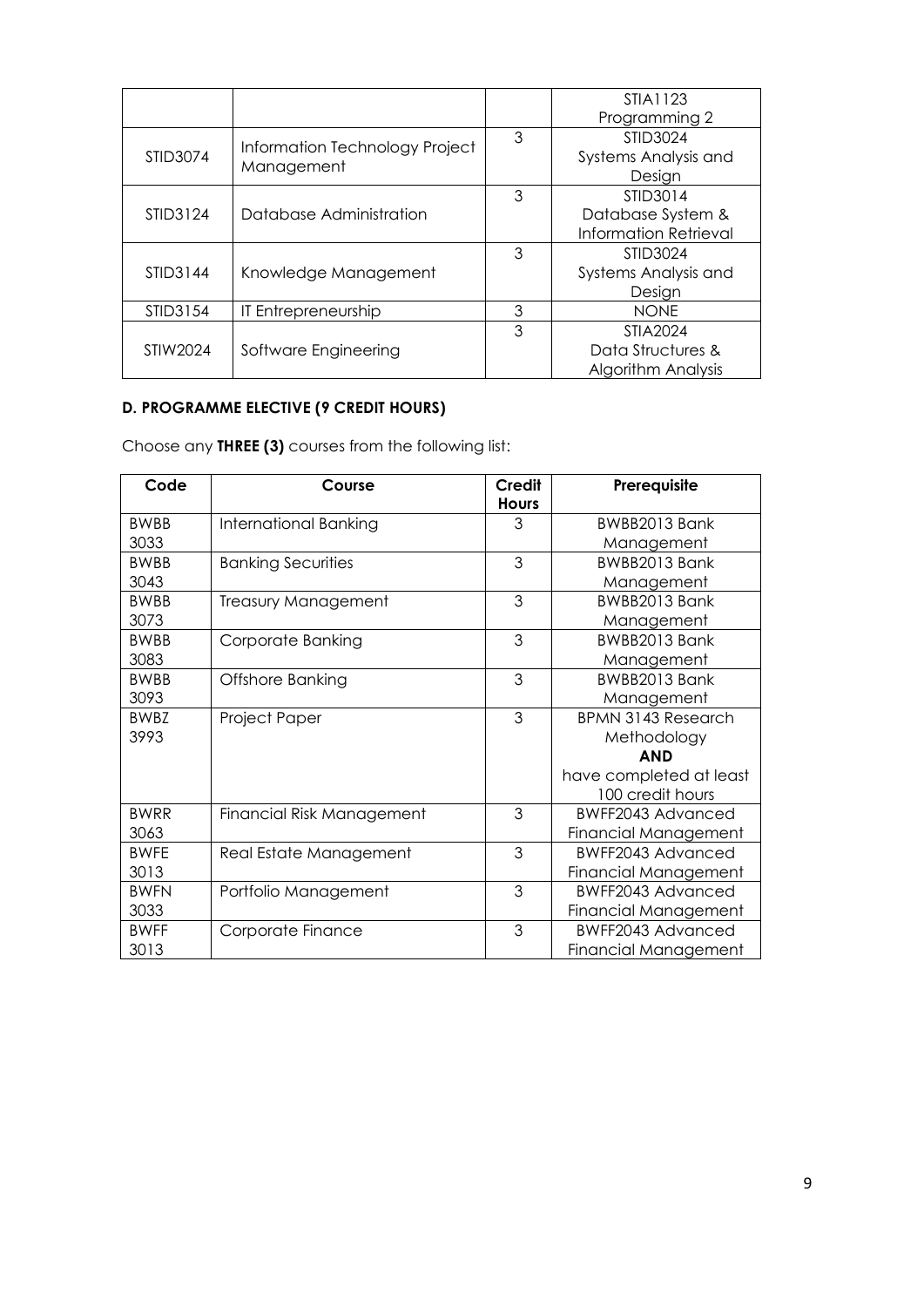## **E. FREE ELECTIVE (3 CREDIT HOURS)**

Students can choose **ONE (1)** course offered by other programme within school or any course offered by other schools subject to the following:

i. Must fulfill prerequisite course if any.

ii. Equivalent courses are not considered as free elective.

## **PROPOSED COURSE BY SEMESTER FOR BACHELOR OF BANKING WITH HONOURS [BBANK (HONS)]**

| Code            | 1st Semester                  | <b>Credit</b><br><b>Hours</b>                 | Code                        | 2nd Semester               | <b>Credit</b><br><b>Hours</b>                                                                          |
|-----------------|-------------------------------|-----------------------------------------------|-----------------------------|----------------------------|--------------------------------------------------------------------------------------------------------|
|                 |                               |                                               |                             |                            |                                                                                                        |
| <b>SADN1013</b> | <b>Islamic and Asian</b>      | 3                                             |                             | English Course II          | $\mathfrak 3$                                                                                          |
|                 | Civilization                  | $\mathfrak{S}$                                | <b>BWFF2033</b>             | Financial                  | $\mathfrak 3$                                                                                          |
| SQQS1013        | English Course I              | $\mathsf 3$                                   | SADE1013                    | Management                 | 3                                                                                                      |
| <b>BPMN1013</b> | <b>Elementary Statistics</b>  | 3<br>3                                        |                             | Introduction to            |                                                                                                        |
| <b>BKAF1023</b> | Introduction to               |                                               | <b>SADN1033</b><br>BWBB2013 | Entrepreneurship           | $\ensuremath{\mathsf{3}}$<br>$\mathfrak 3$                                                             |
| <b>BWBB1013</b> | Management<br>Introduction to | 3                                             | <b>BWBS3043</b>             | Malaysian<br>Nationhoods   | 3                                                                                                      |
| <b>VXXXXXX</b>  | <b>Financial Accounting</b>   | 1                                             | VXXXXXXX                    | Studies                    | $\mathbf{1}$                                                                                           |
|                 | Foundations of                |                                               |                             | <b>Bank Management</b>     |                                                                                                        |
|                 | <b>Banking</b>                |                                               |                             | <b>Islamic Banking</b>     |                                                                                                        |
|                 | Co-curriculum                 |                                               |                             | Management                 |                                                                                                        |
|                 |                               |                                               |                             | Co-curriculum              |                                                                                                        |
| <b>TOTAL</b>    |                               | 19                                            | <b>TOTAL</b>                | 19                         |                                                                                                        |
| Code            | 3rd Semester                  | <b>Credit</b>                                 | Code                        | <b>4th Semester</b>        | <b>Credit</b>                                                                                          |
|                 |                               | <b>Hours</b>                                  |                             |                            | <b>Hours</b>                                                                                           |
|                 |                               |                                               |                             |                            |                                                                                                        |
| <b>BWFF2043</b> | <b>Advanced Financial</b>     | 3                                             | <b>GLUL2023</b>             | <b>Business Law</b>        | $\mathfrak{S}$                                                                                         |
|                 | Management                    |                                               | BEEB1013                    | Principles of              | $\mathsf 3$                                                                                            |
|                 | English Course III            | $\ensuremath{\mathsf{3}}$                     | <b>BWFN3013</b>             | Economics                  | 3                                                                                                      |
| <b>BWBB3013</b> | <b>Commercial Bank</b>        | $\mathsf 3$                                   | <b>BWBB3053</b>             | <b>Investment Analysis</b> | 3                                                                                                      |
| <b>BWBB3023</b> | Operations                    | $\mathsf 3$                                   |                             | Marketing of               | 3                                                                                                      |
| <b>SADN1043</b> | Lending                       | $\mathfrak{S}$                                |                             | <b>Financial Services</b>  | 3                                                                                                      |
|                 | Management                    | 3                                             | <b>VXXXXXXX</b>             | Minor 2                    |                                                                                                        |
| VXXXXXXX        | <b>Ethnic Relations</b>       | 1                                             |                             | Programme                  |                                                                                                        |
|                 | Minor 1                       |                                               |                             | Elective 1                 |                                                                                                        |
|                 | Co-curriculum                 | 19                                            | <b>TOTAL</b>                | Co-curriculum<br>19        |                                                                                                        |
| <b>TOTAL</b>    |                               | <b>Credit</b>                                 |                             |                            | <b>Credit</b>                                                                                          |
| Code            | 5th Semester                  | <b>Hours</b>                                  | Code                        | 6th semester               | <b>Hours</b>                                                                                           |
|                 |                               |                                               |                             |                            |                                                                                                        |
| <b>BWFF3033</b> | <b>Financial Markets and</b>  | 3                                             | <b>BWBB3063</b>             | International Trade        | 3                                                                                                      |
|                 | Institutions                  |                                               |                             | and Finance                |                                                                                                        |
| <b>GLUL3093</b> | <b>Banking Law</b>            | 3                                             | <b>BWFF3113</b>             | Ethics and                 | 3                                                                                                      |
| <b>BWFF3073</b> | Personal Finance              | $\mathfrak{S}% _{C}=\mathfrak{S}_{C}^{\ast }$ |                             | Governance                 | $\mathfrak{S}% _{A}^{\ast}=\mathfrak{S}_{A}\!\left( A;B\right) ,\ \mathfrak{S}_{A}\!\left( A;B\right)$ |
|                 | Programme Elective 2          | $\mathfrak 3$                                 |                             | Programme                  | $\ensuremath{\mathsf{3}}$                                                                              |
|                 | Minor 3                       | 3                                             | <b>BPMN3143</b>             | Elective 3                 | 3                                                                                                      |
|                 |                               |                                               |                             | Minor 4                    |                                                                                                        |
|                 |                               |                                               |                             | Research                   |                                                                                                        |
|                 |                               |                                               |                             | Methodology                |                                                                                                        |
| <b>TOTAL</b>    |                               | 15                                            | <b>TOTAL</b>                | 15                         |                                                                                                        |